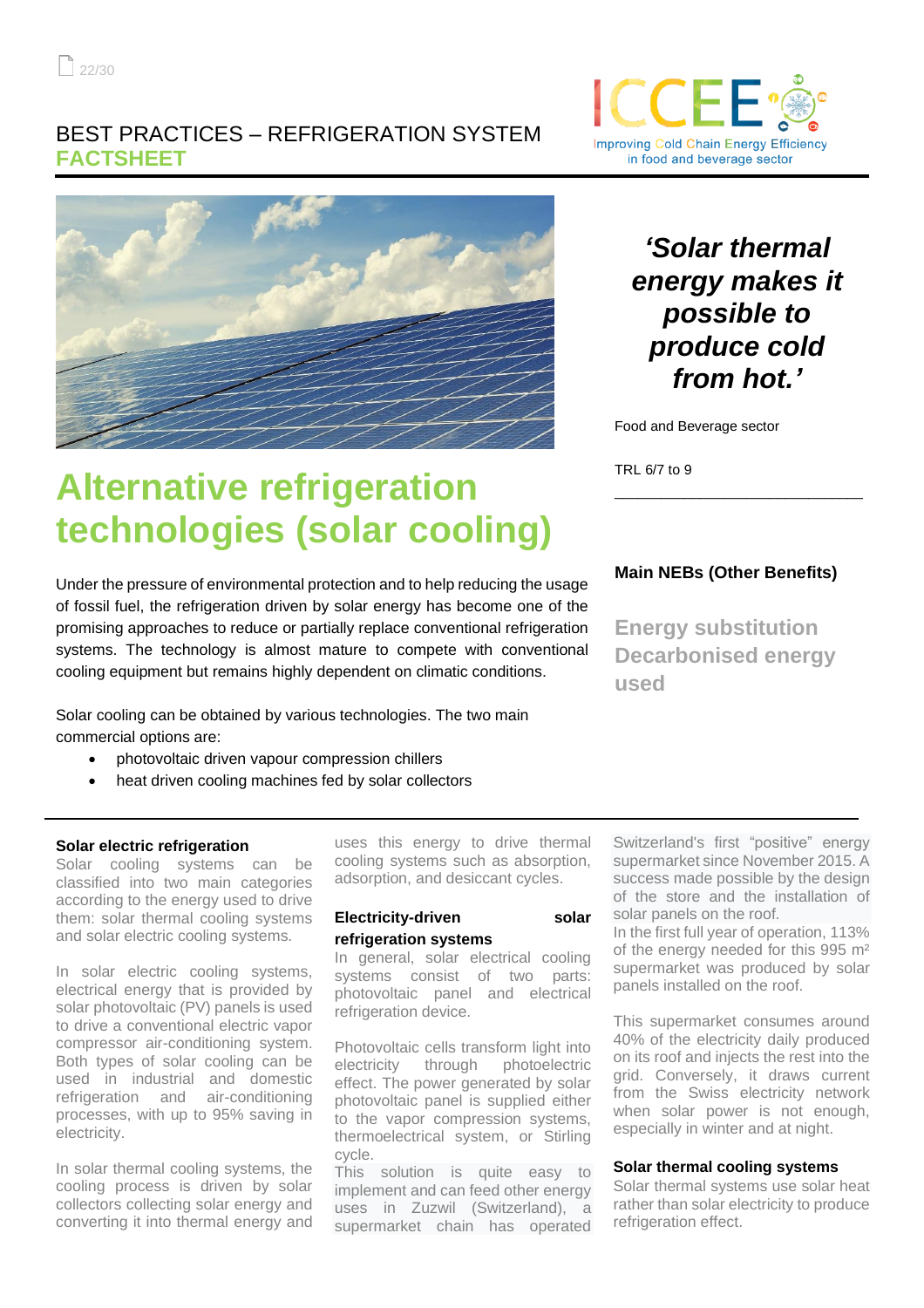### BEST PRACTICES – REFRIGERATION SYSTEM **FACTSHEET**

A solar collector provides heat to the "heat engine" or "thermal compressor" in a heat-driven refrigeration machine. The efficiency of a solar collector is primarily determined by its working temperature. At a higher working temperature, the collector losses more heat to ambient and delivers less heat. On the other hand, the heat engine of thermal compressor generally works more efficiently with a higher temperature. A solar thermal system is designed in consideration of these two opposing trends.

Different technologies of solar thermal refrigeration exist:

● **Thermo-mechanical refrigeration:** a heat engine converts solar heat to mechanical work, which in turn drives a mechanical compressor of a vapour compression refrigeration machine. This system is likely more expensive than a solar electric refrigeration system.

**Sorption refrigeration:** uses physical or chemical attraction between a pair of substances to produce refrigeration effect. A sorption system has a unique capability of transforming thermal energy directly into cooling power. Among the pair of substances, the substance with lower boiling temperature is called sorbate (plays the role of refrigerant) and the other is called sorbent.

The sorption systems can be subdivided into different technologies bases on different physical principles: absorption systems and physical or chemical adsorption systems.

**Desiccant cooling** (or open sorption cooling): in a liquid desiccant cooling system, the liquid desiccant circulates between an absorber and a regenerator in the same way as in an absorption system. Desiccant dehumidification offers a more efficient humidity control than the other technologies. When there is a large ventilation or dehumidification demand, solar-driven desiccant dehumidification can be a very good option.

### **Conclusions on solar refrigeration**

A variety of options are available to convert solar energy into refrigeration. Although their level of maturity varies significantly and their average cost is higher than "classic" refrigeration solutions, those systems present a real interest to decarbonise the energy used for cold production.

Lots of applications are already commercialised such as solar cold rooms or solar refrigeration food trucks.

It is to be noted that, before choosing a solar refrigeration technology, an alternative cold production unit or significant storage capacities have to be anticipated, as those systems highly depend on climatic conditions.



| Opportunities  | <b>Barriers</b>  |
|----------------|------------------|
| Energy         | More expensive   |
| substitution   | than             |
| using solar    | conventional     |
| energy instead | refrigeration    |
| of fossil fuel | process          |
| Electricity    | Depend on        |
| saving         | climatic         |
| compared to    | conditions       |
| conventional   |                  |
| technology     |                  |
| Decrease       | Level of         |
| electricity    | maturity varied  |
| consumptions   |                  |
| cost           |                  |
| Panels easy to | Need to an       |
| implement      | alternative cold |
|                | production in    |
|                | case of bad      |
|                | weather          |
|                | Low energy       |
|                | storage          |
|                | capacities       |

### **References**

[1] Solar cooling technologies, S. Ajib and A. Alahmer

[2] Solar refrigeration options – a state of the art review, D.S Kim and C.A. Infante Ferreira